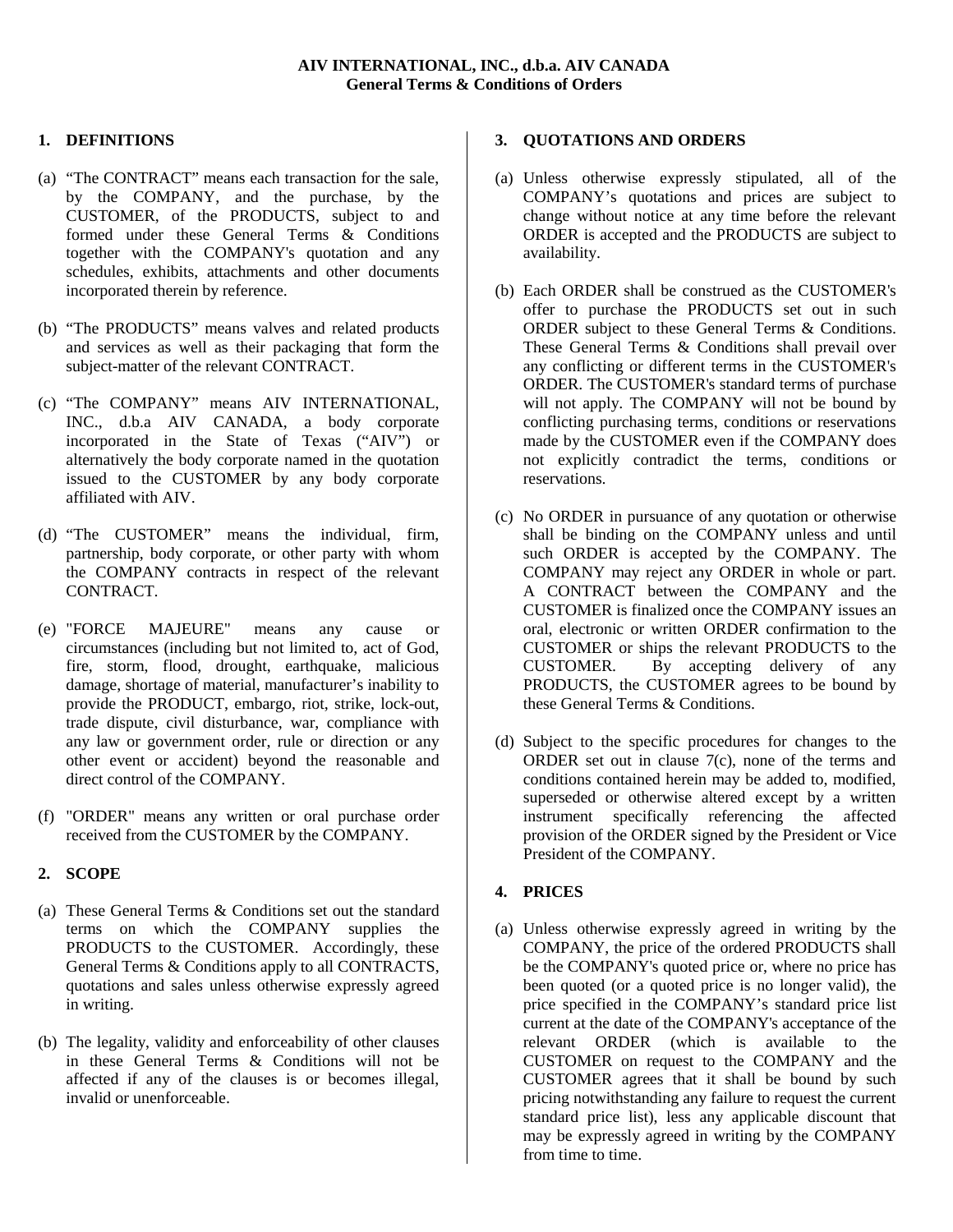- (b) All prices shown are, unless otherwise expressly agreed, in Canadian Dollars and are F.O.B. (Incoterms 2010) COMPANY's designated shipping point, unless otherwise expressly agreed to by the COMPANY.
- (c) Prices exclude taxes, duties and packaging, delivery and insurance costs, which the CUSTOMER must pay unless the law specifically provides that such payment must be made by the COMPANY in which case the CUSTOMER shall reimburse COMPANY for such payment in addition to the purchase price. All prices include the COMPANY's standard packing, but not pallets or crating for export goods.

### **5. PAYMENTS AND LICENCES**

- (a) Unless otherwise expressly agreed in writing by the COMPANY, the COMPANY shall be entitled to invoice the CUSTOMER in respect of the relevant ORDER, on or following the COMPANY's acceptance of the relevant ORDER.
- (b) Payment must be made in the currency specified in the COMPANY's invoice.
- (c) The CUSTOMER must pay the full invoice amount within 30 days from the date of the invoice unless otherwise agreed in writing. The COMPANY is entitled to charge interest on overdue payments at 1.5% per month (18% per annum). The CUSTOMER shall reimburse the COMPANY for all costs and expenses, including legal fees on a solicitor and his own client full indemnity basis, which the COMPANY incurs in collecting overdue amounts.
- (d) The CUSTOMER is not entitled to withhold, set off or deduct claims against the COMPANY from an amount that it owes the COMPANY under any CONTRACT or other agreement with the COMPANY.
- (e) The COMPANY is obligated to deliver a PRODUCT only if the CUSTOMER has made due payment of all amounts that it owes to the COMPANY at the date of delivery under the relevant CONTRACT or as otherwise agreed expressly in writing with the COMPANY. The COMPANY is entitled to suspend delivery of a PRODUCT if the CUSTOMER is in default without this affecting the COMPANY's other rights under the relevant CONTRACT or other agreement with the CUSTOMER. The COMPANY is not obligated to resume deliveries until the CUSTOMER has paid all overdue amounts, including all expenses and accrued interest.
- (f) It is the CUSTOMER's exclusive responsibility to obtain all licences, exchange control documents and

other consents needed for the import and use of the PRODUCTS as well as for payment of the PRODUCTS. The CUSTOMER will not be discharged from his obligations under these General Terms & Conditions because it fails to obtain a licence or other consents.

#### **6. DELIVERY AND FORCE MAJEURE**

- (a) While the COMPANY will endeavour to deliver the PRODUCTS by any date or within any period agreed upon, such dates and periods are estimates only given in good faith and the COMPANY will not be liable for any failure to deliver by such date or within such a period. Time for delivery shall not be of the essence of the CONTRACT.
- (b) Should the COMPANY be delayed in or prevented from making the delivery of the PRODUCTS due to FORCE MAJEURE, the COMPANY may terminate the CONTRACT or suspend the ORDER without incurring any liability for any loss or damage arising therefrom, but without prejudice in any such case to rights accrued to the COMPANY for deliveries already made.
- (c) Unless otherwise agreed to in writing by the COMPANY, the COMPANY shall deliver the PRODUCTS by the means most convenient to the COMPANY to the address or addresses specified by the CUSTOMER at the time of placing the Order or (in the event that the CUSTOMER fails so to specify an address) to any address at which the CUSTOMER resides or carries on business. Deliveries are made F.O.B. (Incoterms 2010) COMPANY's designated shipping point.
- (d) The CUSTOMER is obligated to pay all costs that the COMPANY incurs because of the CUSTOMER's failure to take delivery when delivery is tendered (including, without limitation, the reasonable costs of storage and insurance).
- (e) Promptly following delivery, the CUSTOMER must thoroughly inspect the PRODUCTS delivered. The CUSTOMER shall notify the COMPANY immediately of loss, damage or shortage on arrival of the PRODUCTS and in no event later than within 48 hours of delivery. If the CUSTOMER does not receive the PRODUCTS on the agreed date of delivery, it is to notify the COMPANY and in any case no later than 48 hours of the agreed date of delivery. The COMPANY disclaims all liability, and the CUSTOMER waives its rights of recovery, in relation to PRODUCTS that are lost or damaged on arrival unless the CUSTOMER's information is sufficient to allow the COMPANY to make a valid claim against the carrier of the PRODUCTS for their loss or damage.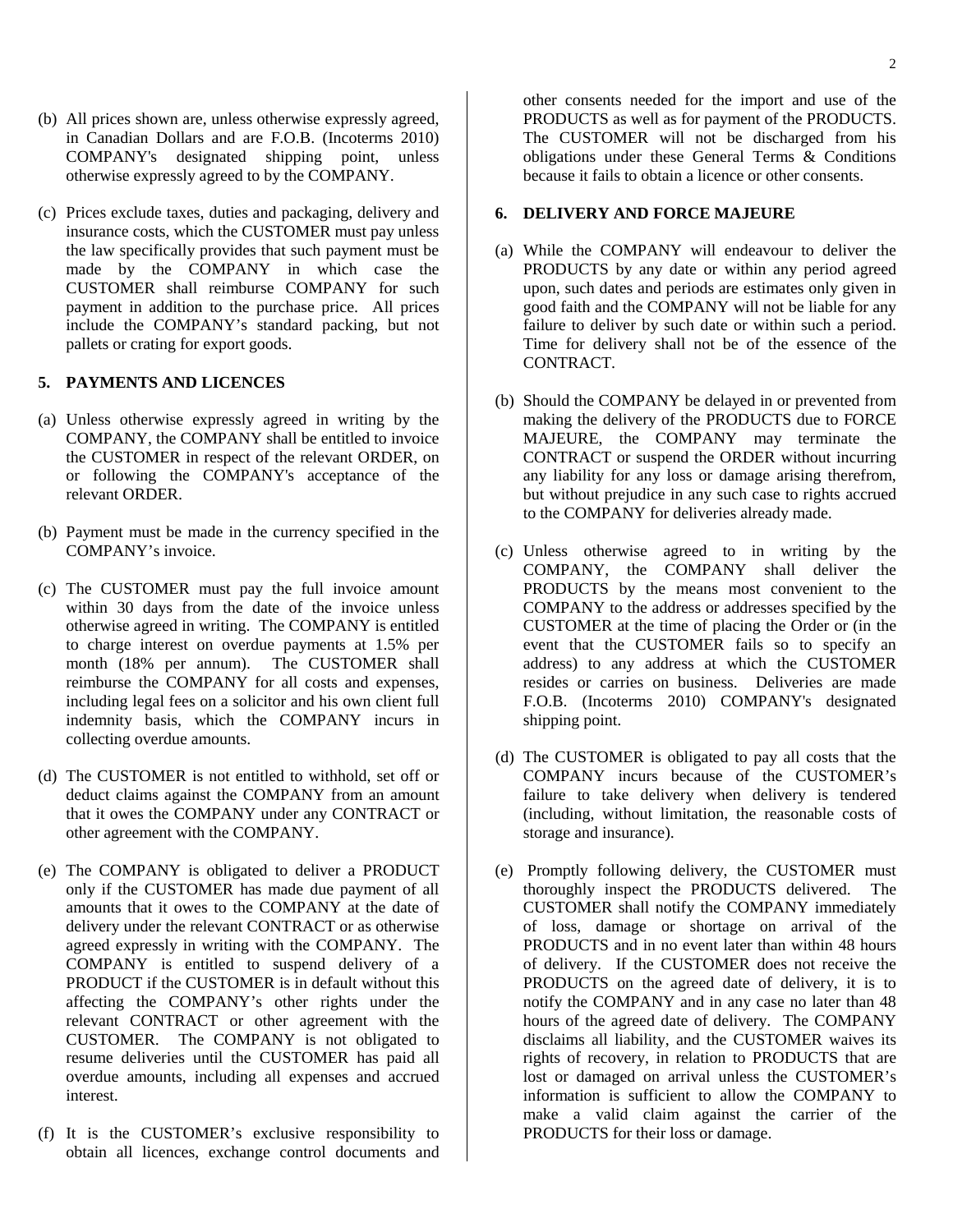#### **7. PASSING OF RISK AND TITLE, CANCELLATION AND RETURNS**

- (a) The COMPANY's liability for the PRODUCTS passes from the COMPANY to the CUSTOMER in accordance with the provision of F.O.B. (Incoterms 2010).
- (b) The COMPANY remains the owner of the PRODUCTS until it receives full payment for all PRODUCTS and all other sums which are due from the CUSTOMER under any other agreement with the COMPANY, whether or not the PRODUCTS are delivered to the CUSTOMER. Until title to the PRODUCTS passes to the CUSTOMER: (i) the CUSTOMER shall store the PRODUCTS separately from all other products of the CUSTOMER or any third party in such a way that they remain identifiable as property belonging to the COMPANY; (ii) the CUSTOMER shall maintain the PRODUCTS in satisfactory condition and keep them insured on behalf of the COMPANY for their full price against all risks to the reasonable satisfaction of the COMPANY; (iii) the COMPANY is entitled to recover, sell or otherwise deal with and/or dispose of the PRODUCTS or any part of the PRODUCTS; and (iv) the CUSTOMER grants an irrevocable licence to the COMPANY, its agents and employees to, at any time and without the need to give notice, enter upon any property upon which the PRODUCTS are stored, or upon which the COMPANY reasonably believes them to be stored in order to inspect them or recover them.
- (c) ORDERS once placed by the CUSTOMER and accepted by the COMPANY can be cancelled or changed only with the COMPANY's written consent and upon terms which will indemnify the COMPANY against all loss and expense. No PRODUCTS may be returned for credit or adjustment without written permission from the COMPANY's officer authorized to issue such permission.
- (d) All sales are final. If the parties expressly agree in writing that the COMPANY will credit the CUSTOMER for returned PRODUCTS, the CUSTOMER must return the PRODUCTS promptly, carriage-paid, and in the COMPANY's opinion in good condition to receive the credit.
- (e) In addition to exercising its rights at common law or under statute, the COMPANY is entitled to terminate any CONTRACT by written notice to the CUSTOMER if the CUSTOMER is in material breach of any of its obligations under the CONTRACT or other agreement with the COMPANY or if the CUSTOMER: (i) becomes insolvent; (ii) fails to meet its liabilities when they fall due; (iii) seeks an assignment to the benefit of its creditors; (iv) has all or part of its property subject to receivership; (v) presents or has filed against it a petition

for its bankruptcy, liquidation, winding-up or administration; or (vi) ceases, or threatens to cease, to carry on business.

## **8. WARRANTY AND LIMITATIONS OF LIABILITY**

- (a) The COMPANY shall, to the extent it is legally able to do so, pass through to the CUSTOMER, such warranties and other contractual assurances as the COMPANY itself receives from the relevant manufacturer and/or supplier of each PRODUCT ("Supplier Terms"), details of which shall be provided upon request. If the CUSTOMER has reason to believe that any PRODUCT is defective, it shall promptly notify the COMPANY in writing and the COMPANY shall, as the CUSTOMER's exclusive remedy and the COMPANY's sole liability, use all reasonable efforts to obtain, or to assist the CUSTOMER to obtain, an appropriate remedy for the CUSTOMER, as determined by the COMPANY in its absolute discretion, (including, without limitation, a repair or replacement of such PRODUCT) from the applicable manufacturer or supplier, in accordance with the relevant Supplier Terms.
- (b) Without limiting the generality of the foregoing, the COMPANY shall not be liable whether in contract, tort (including negligence), misrepresentation, breach of statutory duty, or otherwise for any loss, expense or liability incurred or sustained as a result of any: (i) use of any PRODUCT other than for its normal intended purpose; (ii) defect arising in any PRODUCT as a result of the COMPANY following any drawing, design or specification supplied by or on behalf of the CUSTOMER; (iii) adaptation, modification, repair of any PRODUCT, or integration or combination with any other product not supplied by the COMPANY, in each case carried out by anyone other than the COMPANY or without the COMPANY's express written consent; and/or (iv) defect arising in any PRODUCT as a result of reasonable wear and tear, or misuse, wilful damage, negligence on the part of anyone other than the COMPANY or abnormal storage or working conditions.
- (c) EXCEPT AS EXPRESSLY SET OUT IN THESE GENERAL TERMS & CONDITIONS, THERE ARE NO IMPLIED CONDITIONS, WARRANTIES OR OTHER TERMS OF ANY KIND, INCLUDING ANY IMPLIED TERMS, UNDER CONTRACT, COMMON LAW, STATUTE OR OTHERWISE THAT ANY PRODUCTS ARE OF MECHANTIBLE QUALITY OR THAT THEY ARE FIT FOR THE CUSTOMER's PURPOSE.
- (d) Subject always to clause 8(e), the COMPANY's total liability to the CUSTOMER arising under or in connection with each CONTRACT, whether in contract, tort (including negligence), misrepresentation, breach of